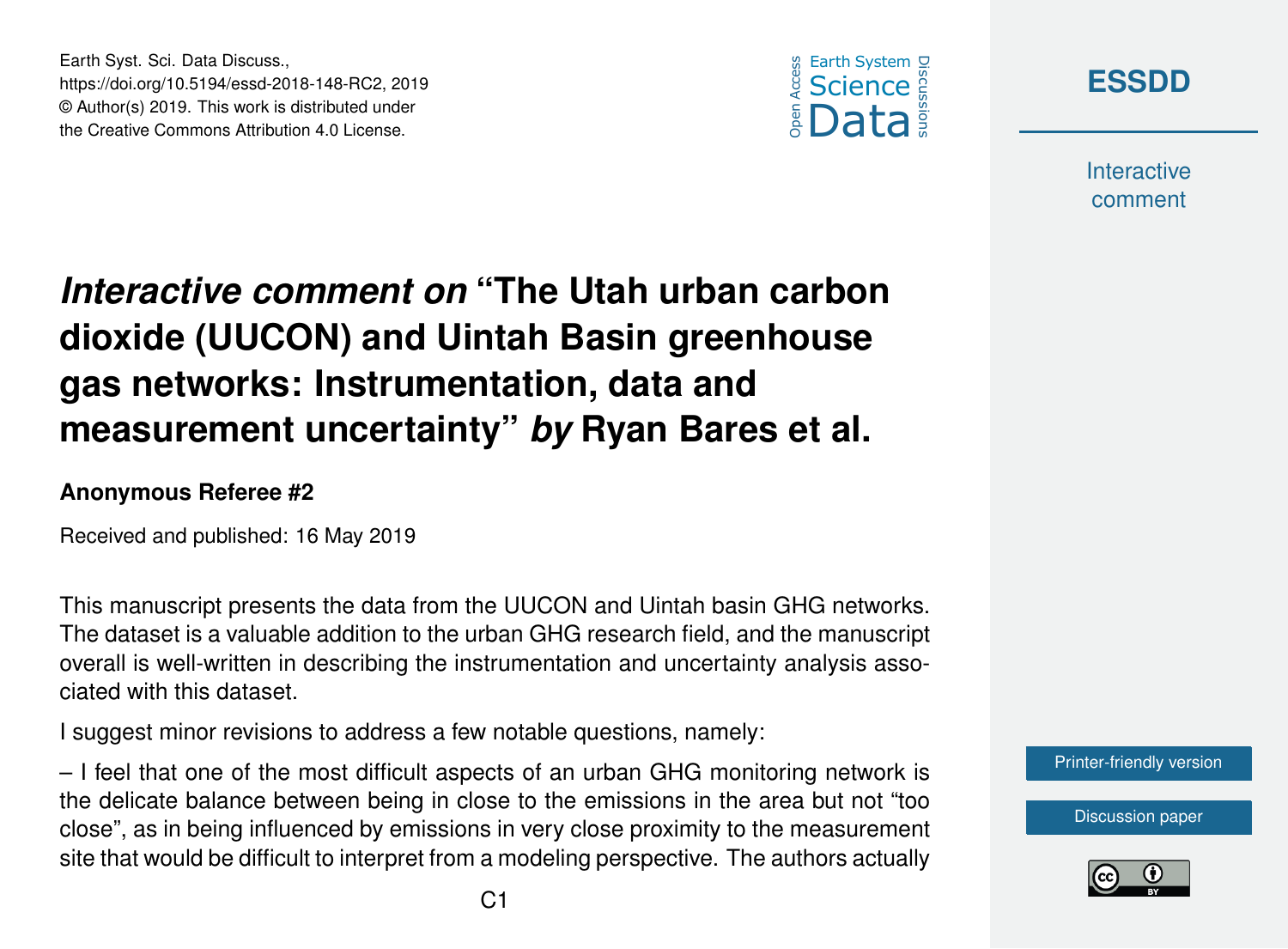mention this "contamination" in Ln126, as one of the motivations to implement changes to the instrumentation that would better capture high-frequency variations. So, have the authors looked into whether local "contamination" can be identified in the dataset? I feel a flag that identifies periods of potential local "contamination" could be of great value to the potential user of the data, as such screening may require detailed knowledge of the site environement that only the authors could have. If not for this paper, perhaps another study could be done that delves deeper into this issue?

– I find it surprising that the Uptgt results presented in this study seem quite high compared to those from other networks, and also that Figures 10, 11 suggest signficiant variation and trends in this value. The authors do mention differences in instrumentation compared to other networks and influence from the environement where the instruments are operated in as possible explanations for these results, but I do wonder if a more thorough investigation is warranted to really understand this issue.

– Because the calbration/target tanks are dry and the air measurements are made "wet" (without any drying), it seems like uncertainties in the moisture correction would become a significant source of uncertainty in the air measurements, and this uncertainty would not be captured in Uptgt, Utgt. Do the authors have thoughts on this issue? Should some representation of the moisture correction uncertainty be presented to the users of the data?

– I'm a bit puzzled by the relatively poor performance of the LGR instruments compared to the older Licor instruments. Just out of curiosity, I downloaded the FRU station data (the worst instrument in terms of precision), looked at the numbers for a handful of individual cal runs, and the stdev's I see seem much closer to those of the Licor instruments than to the 1-sigma precisions for the LGR instruments reported in Table 3. I would like to ask that the authors check their calculations and make sure they can stand by the results and discussions presented in this study.

Minor comments below:

### **[ESSDD](https://www.earth-syst-sci-data-discuss.net/)**

**Interactive** comment

[Printer-friendly version](https://www.earth-syst-sci-data-discuss.net/essd-2018-148/essd-2018-148-RC2-print.pdf)

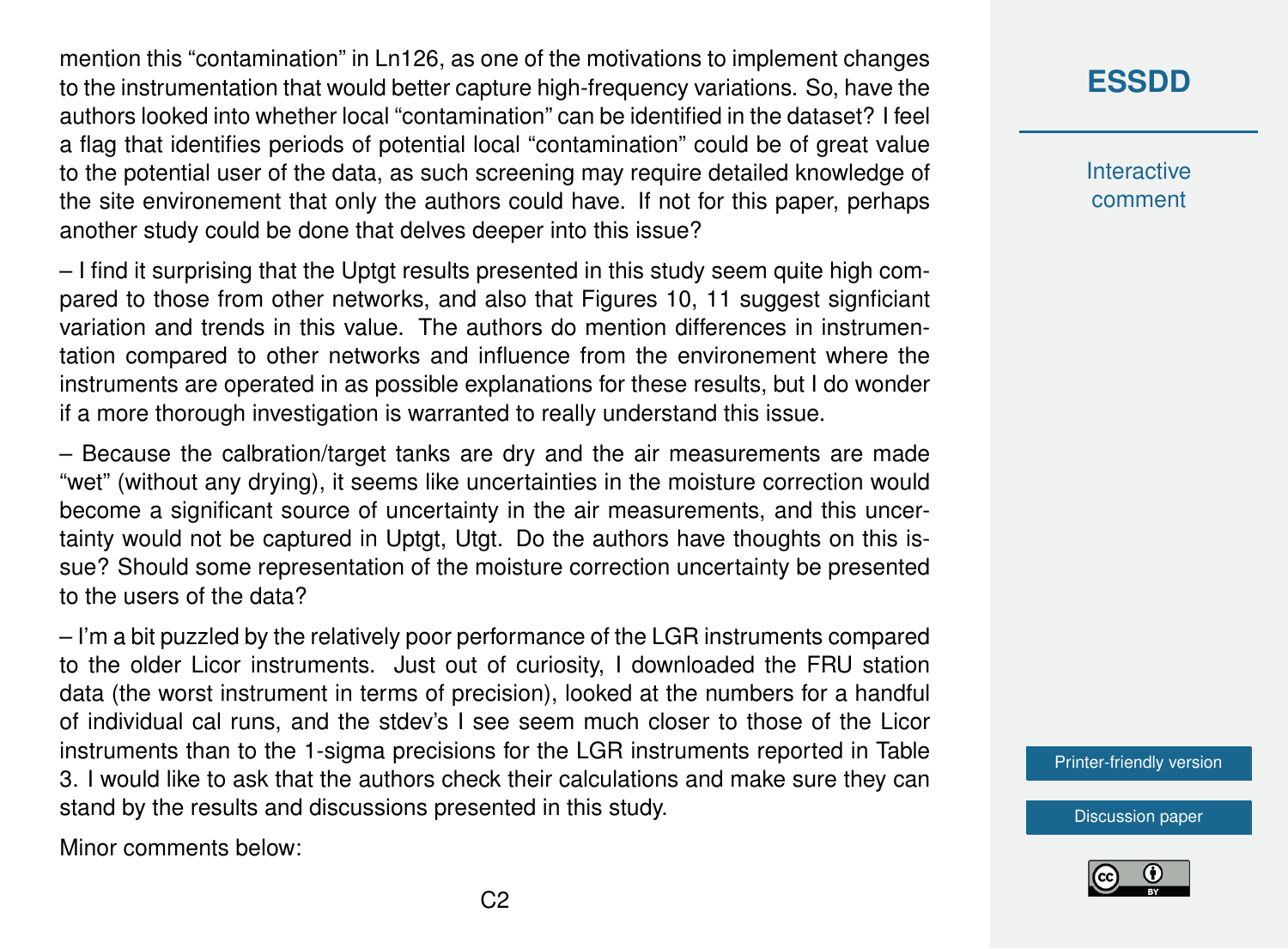Ln23: Remove space in the doi link, e.g. ".org/ 10." -> ".org/10."

Ln37: I'm not sure that stating a flask network is "expensive to operate" is a sound scientific statement, I think most would agree that there are substantial costs to any type of measurement effort, and one might even argue that a flask network is a more affordable way to operate a dense, wide measurement network, if you are willing to sacrifice measurement frequency. I would suggest that the statement be removed.

Ln105: Authors should clarify the "These methods" referenced here.

Ln115: IGRA -> IRGA

Ln123: The change from a non-continuous 5-min collection to the 10-sec data collection requires a bit more explanation. My guess is that the 5L mixing buffer mentioned in Ln139 is essentially what the authors refer to here, with the assumption that the residence (mixing) time in the buffer is about 5 minutes? Perhaps the paragraphs here can be rearranged to make this point more coherent?

Ln159: Do the authors mean "NMP" instead of "UMP"? Can the authors clarify the diaphragm and pump head materials for the pump?

Ln162: Bev-A-Line OD/ID's?

Ln167: What is the material and approx. inner volume of the gas manifold? I assume this was addressed by the 90 sec flushing time, but did the authors worry about dead volumes in the manifold? Ditto for the LGR Multiport Input Unit mentioned in Ln263?

Ln179: How long do the calibration tanks last out in the field? What model regulators used?

Ln182: Perhaps "ID -99" can be removed here, as it is a bit confusing without context, and repeated in Ln 328.

Ln194: Can the authors clarify the "150L" capacity of the aluminum tanks? My guess is that the authors refer to the N150 style tanks, with 29.5L internal volume.

**[ESSDD](https://www.earth-syst-sci-data-discuss.net/)**

**Interactive** comment

[Printer-friendly version](https://www.earth-syst-sci-data-discuss.net/essd-2018-148/essd-2018-148-RC2-print.pdf)

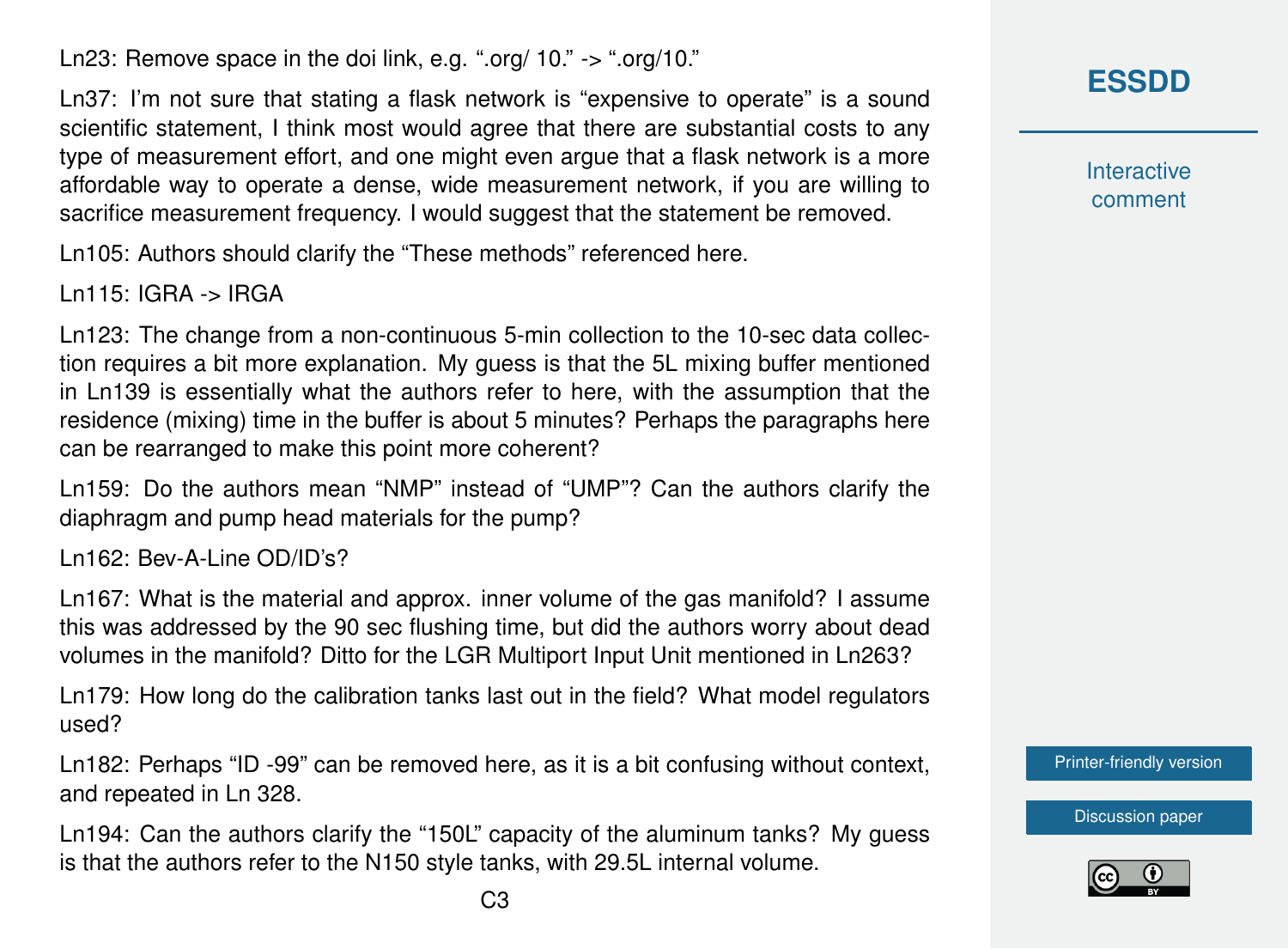Ln198: How was the ∼5000 ppm CO2 spike tank sourced? Is spiking for CH4 done separately using an additional tank?

Ln199: Any special air conditions in which the compressors are operated? Any need for dilution to bring the concentrations down in the tanks, and if so how is this done?

Ln 203: Cause of assigment difference on the tanks? Misassignment or tank drift? Has previous data be updated to reflect the assignment change in the lab standards?

Ln216: Have the authors thought about calibrating CO2 on the LGR as well?

Ln217: Subscript missing in "CO2"

Ln225: The authors should note that NOAA is actually working on extending the CO2 scale to 600 ppm, see presentation from the last GGMT meeting in Switzerland: https://www.wmo.int/pages/prog/arep/gaw/documents/GGMT2017\_T04\_Hall.pdf

Ln241: Description of the internet stream that provides the network clock is missing. I presume this same internet connection is also used to send the data to the Univ of Utah data server?

LN250: I'm not sure exactly what the authors refer to with "off the shelf". I presume what the authors mean is that the LGR's were largely operated using peripherials from LGR and corrected using LGR's internal algorithms, such that the complete system was "off the shelf". However, I don't think it's fair to characterize the LGR anlyzer itself as more "off the shelf" than the Licor 6262's, I'm sure there are "off the shelf" ways to operate the Licor's as well. I suggest the authors clean up the message here. Also, can you clarify whether the LGR data is calibrated from the internal software, or instead worked up in post processing like the Licor data?

Ln260: Just to make sure, the same protocol of 3 cal gasess that range the actual atmospheric data, prepared in-house?

Ln273: Reword sentence to simply say it wasn't implemented.

**Interactive** comment

[Printer-friendly version](https://www.earth-syst-sci-data-discuss.net/essd-2018-148/essd-2018-148-RC2-print.pdf)

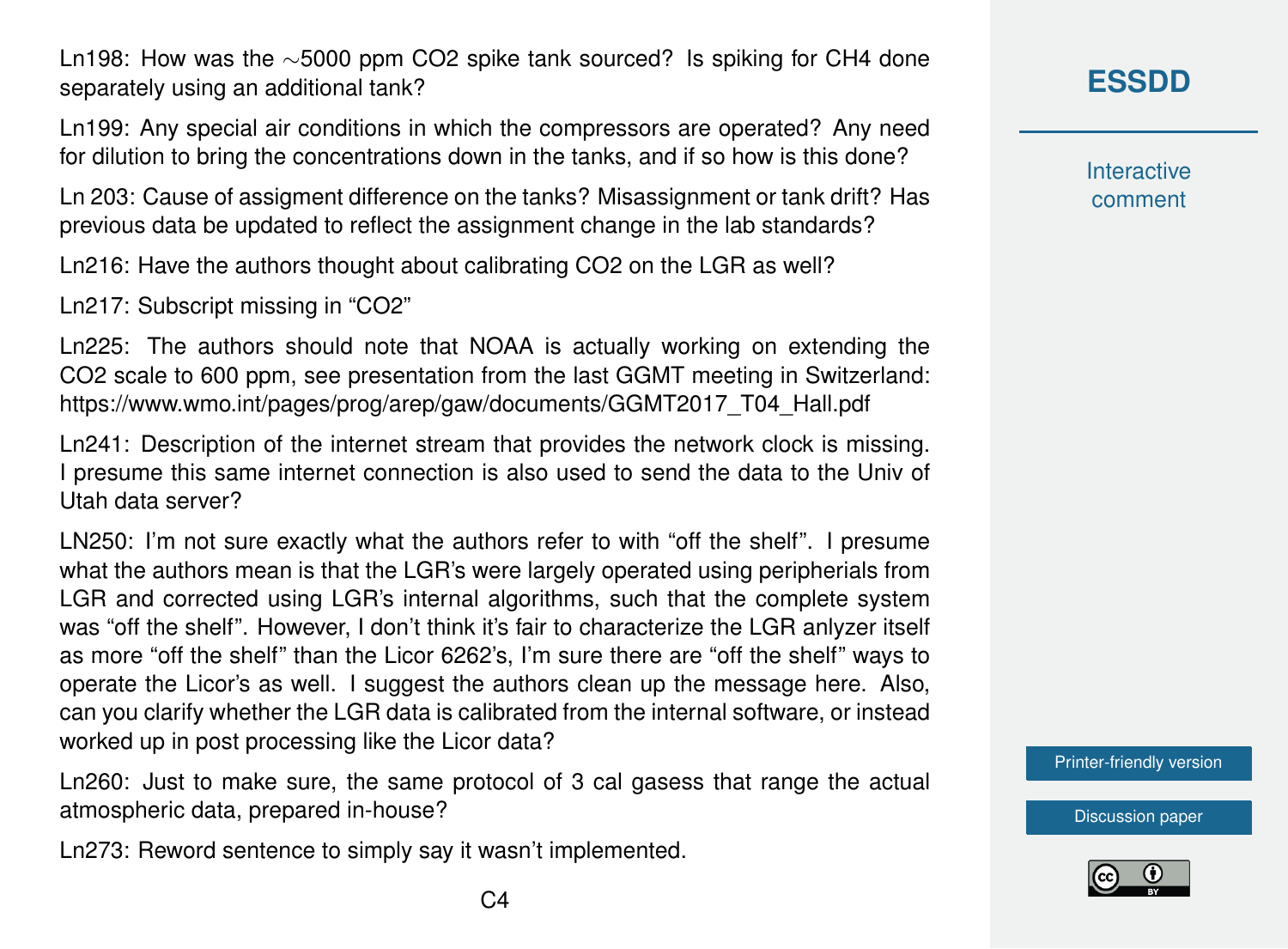Ln274: Can the authors clarify how much of the description in Section 3 apply both to the Li-6262's and the Lgr's, as opposed to only the Li-6262's?

Ln336: Can the authors discuss what checks are implemented in the "automated quality control scripts"?

Ln374: 22 hours, according to Verhulst et al. 2017

Ln395: I don't see blue circles in Figure 8d, but I do see gray circles with a blue line going through them. . .

Ln400: I suggest that the explanation of the yellow shaded region on this line be repeated on the captions for figure 9.

Ln401: "calibrated target tank mole fractions", I initially understood that to mean the concentrations assigned to the target tank from the central lab. Would it be a bit more clear to say "on-site assignment of the target tank"?

Ln402: Can you clarify the "third calibration tank"? Was it the tank with the highest concentration?

Ln402: Not sure why Figure 8d is referenced here?

Ln404: After the "third calibration tank" is re-installed, there is a brief jump in TGT RMSE. Is there an explanation for this? Also, there's a gap in the pTGT calculations at the same time, is there an explanation for this?

Ln407: Are the hourly datafiles with the Up-TGT estimates considered an additional data level, compared to discussions in section 3.4?

Ln429-430: This is an interesting observation. I think one important distinction to make here is that the two analyzers were operated with different peripherals, such that the comparison isn't completely apples-to-apples, per se. I'm also somewhat concerned that the LGR precisions are significantly worse than those suggested in LGR data sheets (100 sec 1-sigma precision for CO2 0.05 ppm, CH4 0.3 ppb). While I under**[ESSDD](https://www.earth-syst-sci-data-discuss.net/)**

**Interactive** comment

[Printer-friendly version](https://www.earth-syst-sci-data-discuss.net/essd-2018-148/essd-2018-148-RC2-print.pdf)

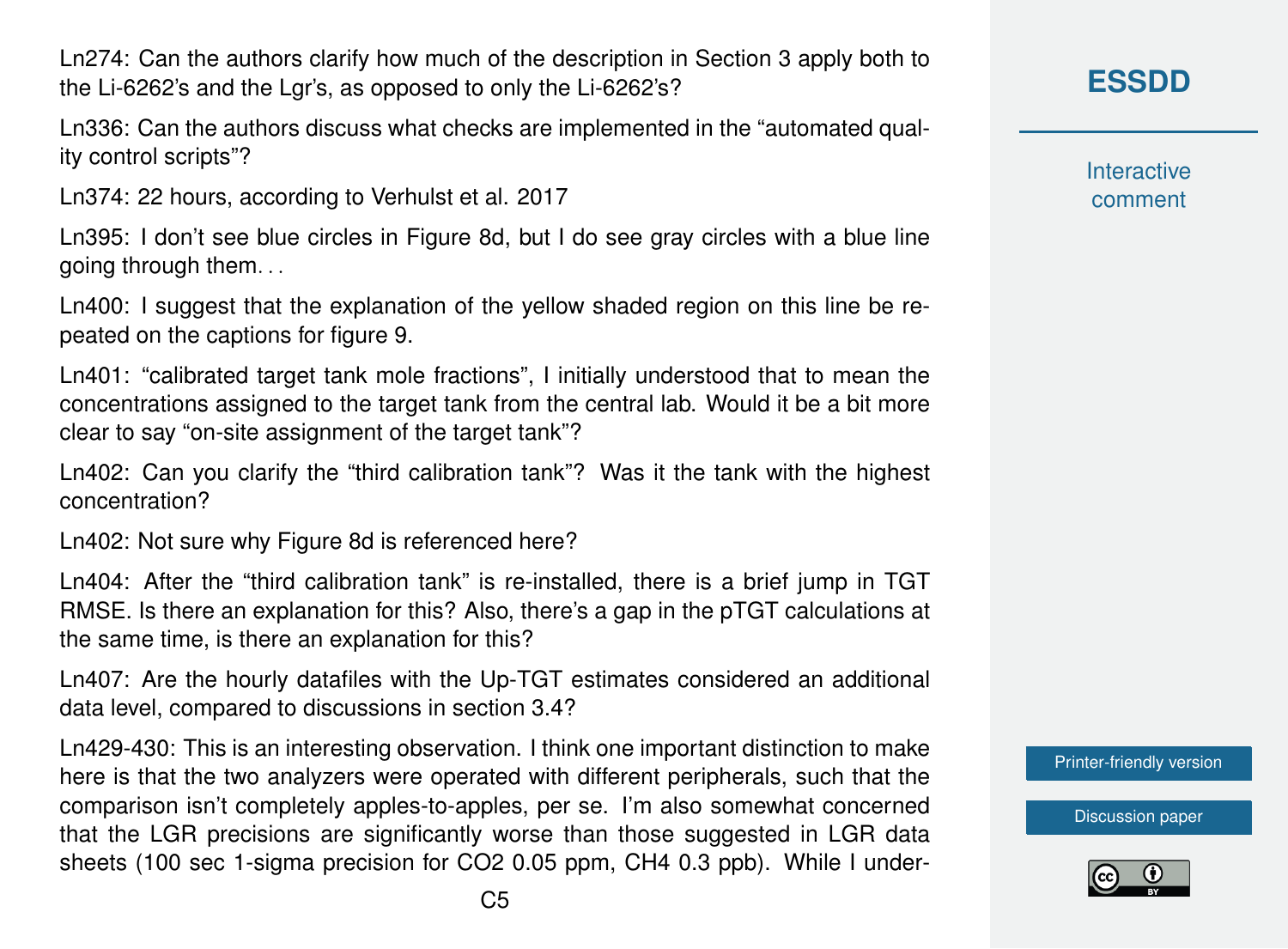stand that company data sheets are not to be trusted, I'm surprised that the LGR's show worse precision than the 20 year old Licor's! Have you tried directly replacing the Licor analyzer with the LGR? I understand that the temperature of the lab can have a significant effect on instrument performance, but I would have suspected that most of those effects would concern instrument drift, and that short-term precisions are relatively less affected, so I find the high Up values for the LGR surprising. Can the authors get into a bit more detail on what might be causing these findings?

Ln454: One thing that's clear is that Uptgt is generally higher than Utgt, at least based on eyeballing Figure 10. However, can you be sure that Utgt doesn't underestimate the data uncertainty, due to the fact that the 25hr sampling sequence doesn't fully capture the calibration uncertainties that happen at 3∼6hr intervals?

Please check subscripts for CO2, CH4 in the reference list.

Multiple Mitchell et al. 2018 references on list, should clarify in accordance with ESSD style guidelines.

Table 1: Lat/Lon's should specify N, W.

Figure 4: Can the authors clarify the tubing used in the gas connections in the main text?

Figure 7: "Check gas"? Why not "target" tank, just to be consistent?

Figure 9. I'm not sure what 9B is showing here. Also, is there some gray in the background of 9D, and what does that reflect?

Figures 10-11. I'm surprised that there is so much variation in Uptgt, especially for CH4 where it seems like there are clear jumps (likely at cal tank changes) and long-term drift. Have the authors looked into the cause of these uncertainties? For example I wonder if the spikes in RMSE errors correlate with large spikes in the air concentrations, in which case one may suspect a leak or memory effect in the system?

## **[ESSDD](https://www.earth-syst-sci-data-discuss.net/)**

**Interactive** comment

[Printer-friendly version](https://www.earth-syst-sci-data-discuss.net/essd-2018-148/essd-2018-148-RC2-print.pdf)